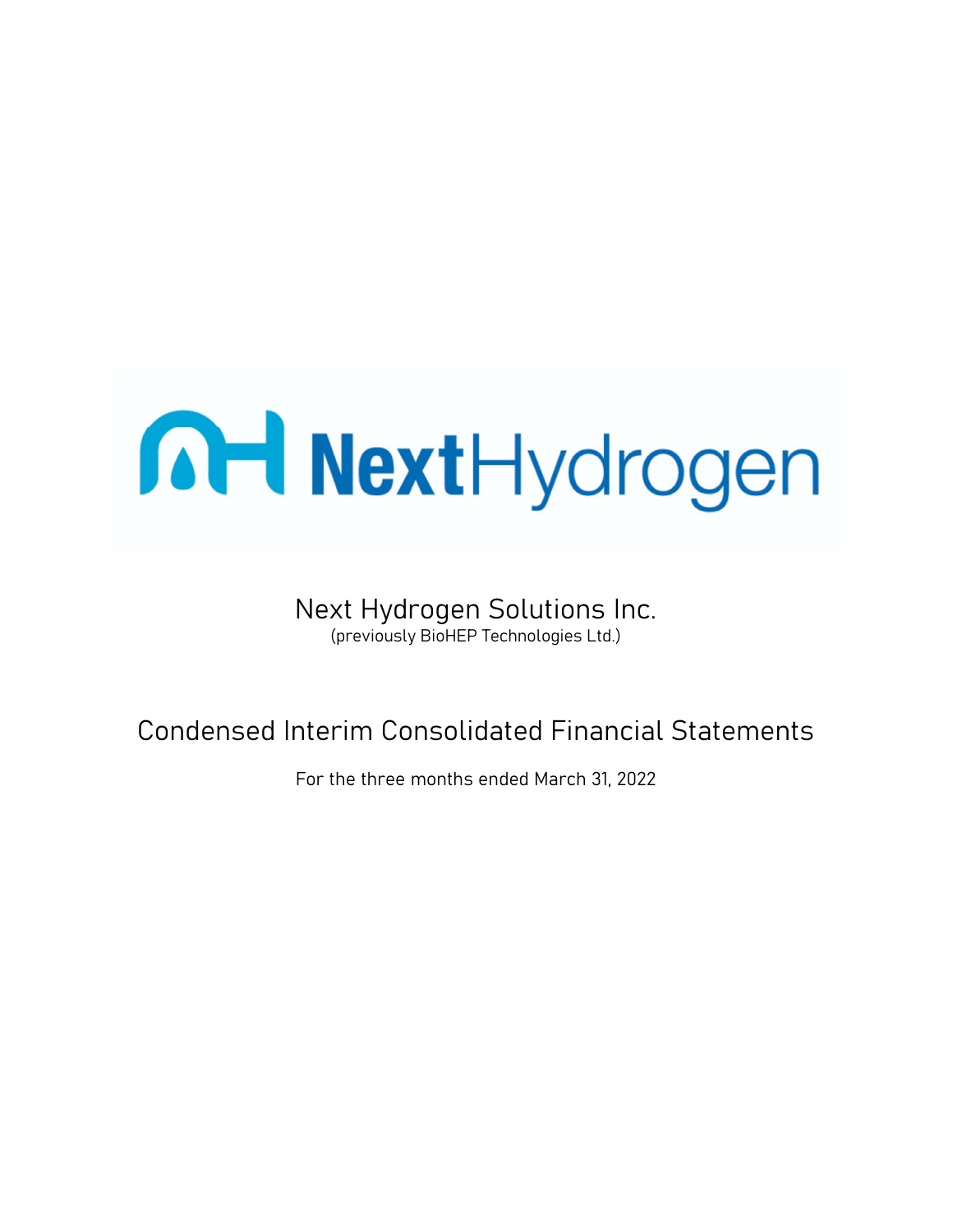### Manydrogen

#### Condensed Interim Consolidated Statements of Financial Position

| As at March 31, 2022 and December 31, 2021        | (in Canadian dollars) |                       |                      |  |
|---------------------------------------------------|-----------------------|-----------------------|----------------------|--|
| (unaudited)                                       |                       | <b>Mar 31</b><br>2022 | Dec 31<br>2021       |  |
| <b>Assets</b>                                     |                       |                       |                      |  |
| Current                                           |                       |                       |                      |  |
| Cash and cash equivalents                         | \$                    | 34,970,532            | \$39,197,357         |  |
| Trade and other receivables                       |                       | 496,321               | 893,894              |  |
| Prepaid expenses and deposits                     |                       | 1,195,806             | 1,225,706            |  |
| Current income tax recoverable                    |                       |                       | 119,763              |  |
| Inventory (note 3)                                |                       | 2,545,136             | 2,371,276            |  |
|                                                   |                       | 39,207,795            | 43,807,996           |  |
| Prepaid expenses and deposits                     |                       | 94,578                | 97,528               |  |
| Equipment (note 4)                                |                       | 2,181,787             | 1,109,184            |  |
| Right of use asset (note 5)                       |                       | 1,854,014             | 1,903,235            |  |
| Patents (note 6)                                  |                       | 751,297               | 772,357              |  |
| Intangible assets and goodwill (note 7)           |                       | 343,220               | 366,694              |  |
|                                                   | \$                    | 44,432,691            | \$48,056,994         |  |
| Liabilities                                       |                       |                       |                      |  |
| Current                                           |                       |                       |                      |  |
| Bank indebtedness (note 16)                       | \$                    | 60,000                | \$<br>60,000         |  |
| Trade and other payables                          |                       | 1,528,262             | 2,321,220            |  |
| Deferred revenue (note 8)                         |                       | 2,715,708             | 2,704,792            |  |
| Provisions (note 9)                               |                       | 1,096,160             | 1,067,795            |  |
| Finance lease liability                           |                       | 59,034                | 54,847               |  |
| Long-term debt                                    |                       | 135,607               | 137,409              |  |
|                                                   |                       | 5,594,771             | 6,346,063            |  |
| Contingent liability                              |                       | 63,184                | 63,184               |  |
| Deferred revenue (note 8)<br>Provisions (note 9)  |                       | 324,948<br>1,548,710  | 323,149<br>1,548,344 |  |
| Finance lease liability                           |                       | 1,795,800             | 1,819,890            |  |
| Long-term debt                                    |                       | 130,570               | 163,678              |  |
|                                                   |                       | 9,457,983             | 10,264,308           |  |
|                                                   |                       |                       |                      |  |
| <b>Shareholders' Equity</b>                       |                       |                       |                      |  |
| Share capital (note 10)                           |                       | 76,393,695            | 76,393,695           |  |
| Contributed surplus (note 11)<br>Retained deficit |                       | 4,129,203             | 3,274,503            |  |
|                                                   |                       | (45,548,190)          | (41, 875, 512)       |  |
|                                                   |                       | 34,974,708            | 37,792,686           |  |
|                                                   | \$                    | 44,432,691            | \$48,056,994         |  |

On behalf of the Board

"Raveel Afzaal" ''' ''Allan Mackenzie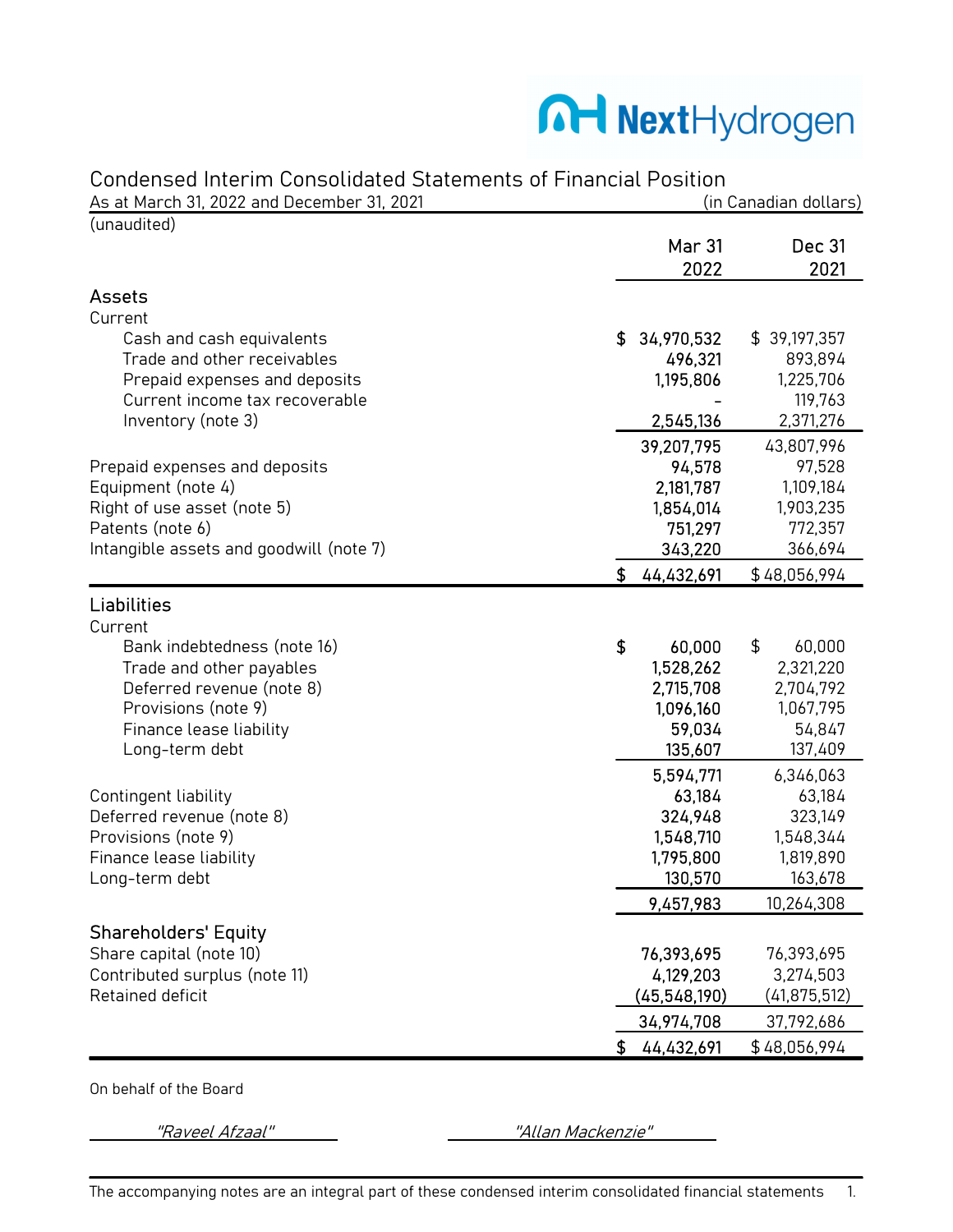# Manufactured Next Hydrogen

| Condensed Interim Consolidated Statements of Comprehensive Loss |                         |                |    |                       |  |
|-----------------------------------------------------------------|-------------------------|----------------|----|-----------------------|--|
| three months ended March 31, 2022 and 2021                      |                         |                |    | (in Canadian dollars) |  |
| (unaudited)                                                     |                         |                |    |                       |  |
|                                                                 |                         |                |    | (note 17)             |  |
|                                                                 |                         | 2022           |    | 2021                  |  |
|                                                                 |                         |                |    |                       |  |
| Revenue (note 15)                                               | \$                      | 40,795         | \$ |                       |  |
| Direct costs                                                    |                         | 23,810         |    |                       |  |
| Gross margin                                                    |                         | 16,985         |    |                       |  |
| Expenses                                                        |                         |                |    |                       |  |
| Research and development                                        |                         | 1,743,064      |    | 872,502               |  |
| General and administrative (note 12)                            |                         | 1,495,370      |    | 833,580               |  |
| Marketing and sales                                             |                         | 390,927        |    | 201,484               |  |
| Provisions (note 9)                                             |                         | 42,909         |    |                       |  |
|                                                                 |                         | 3,672,270      |    | 1,907,566             |  |
| Loss before the following                                       |                         | (3,655,285)    |    | (1,907,566)           |  |
| Finance costs, net (note 13)                                    |                         | 17,393         |    | 161,373               |  |
| <b>Transaction costs</b>                                        |                         |                |    | 143,654               |  |
|                                                                 |                         | 17,393         |    | 305,027               |  |
| Net loss and comprehensive loss                                 |                         | \$ (3,672,678) | \$ | (2, 212, 593)         |  |
| Loss per share:                                                 |                         |                |    |                       |  |
| <b>Basic</b>                                                    | \$                      | (0.16)         | \$ | (0.14)                |  |
| Diluted                                                         | $\overline{\mathbf{3}}$ | (0.16)         | \$ | (0.14)                |  |
| Weighted average number of shares outstanding: (note 10)        |                         |                |    |                       |  |
| <b>Basic</b>                                                    |                         | 22,888,436     |    | 15,301,722            |  |
| Diluted                                                         |                         | 22,888,436     |    | 15,301,722            |  |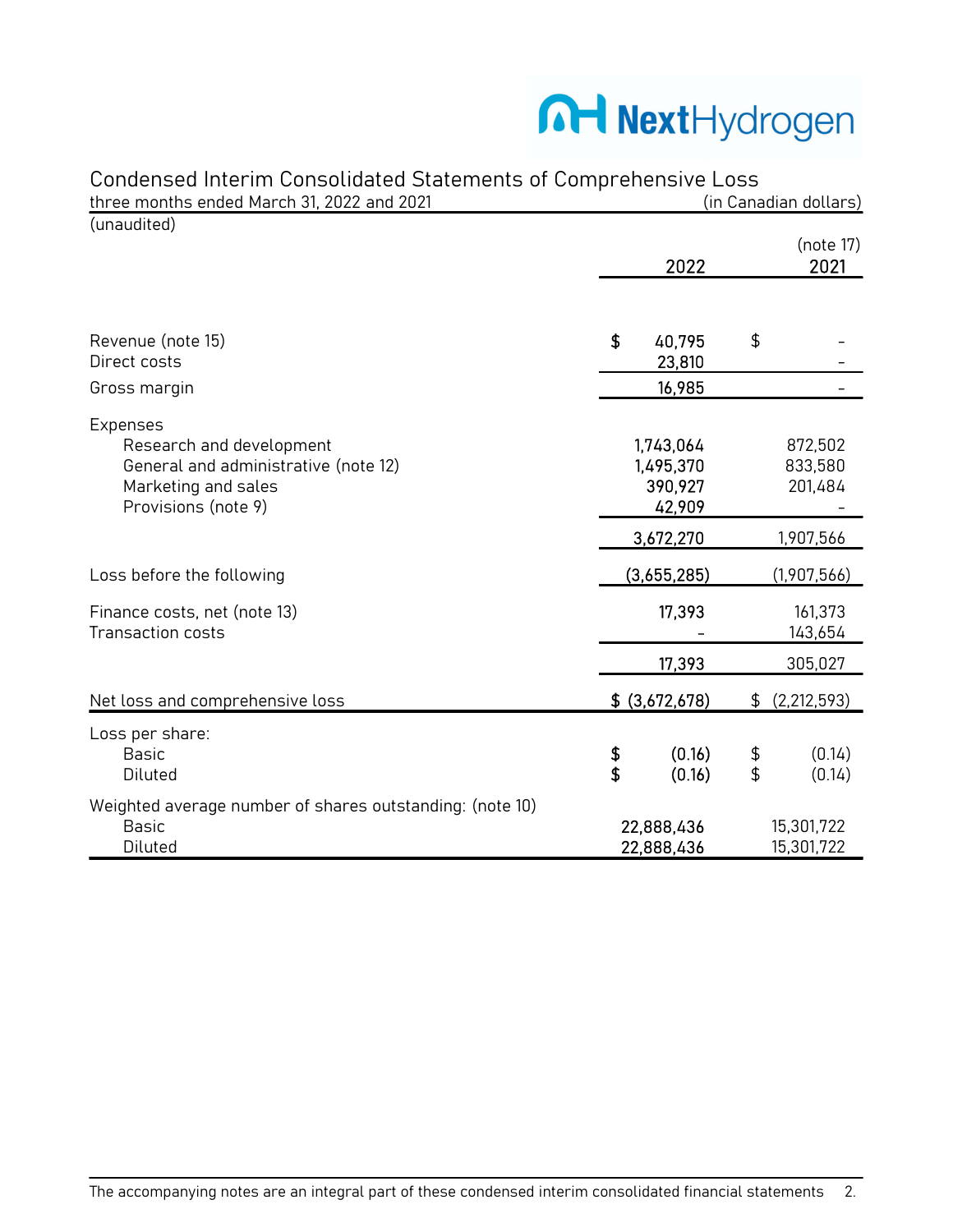# Manydrogen

Condensed Interim Consolidated Statements of Changes in Shareholders' Equity (Deficit) three months ended March 31, 2022 and 2021 (unaudited)

|                                                                               | <b>Share</b><br>Capital | Contributed<br><b>Surplus</b> | Retained<br><b>Deficit</b>      | Total                  |
|-------------------------------------------------------------------------------|-------------------------|-------------------------------|---------------------------------|------------------------|
|                                                                               |                         |                               |                                 |                        |
| Balances, December 31, 2021                                                   | \$76,393,695            | 3,274,503                     | $(41,875,512)$ \$ 37,792,686    |                        |
| Share-based compensation expense (note 11)<br>Net loss and comprehensive loss |                         | 854,700                       | (3,672,678)                     | 854,700<br>(3,672,678) |
|                                                                               |                         |                               |                                 |                        |
| Balances, March 31, 2022                                                      | \$76,393,695            | 4,129,203                     | $(45,548,190)$ \$ 34,974,708    |                        |
|                                                                               |                         |                               |                                 |                        |
| Balances, December 31, 2020                                                   | \$10,085,999            | 71,196                        | $(16, 867, 866)$ \$             | (6,710,671)            |
| Share issuance                                                                | 5,602,337               |                               |                                 | 5,602,337              |
| Option exercise                                                               | 67,966                  | (22,966)                      |                                 | 45,000                 |
| DSU settlement                                                                | 1,523,314               |                               |                                 | 1,523,314              |
| Share-based compensation expense                                              |                         | 222,275                       |                                 | 222,275                |
| Net loss and comprehensive loss                                               |                         |                               | (2, 212, 593)                   | (2, 212, 593)          |
| Balances, March 31, 2021                                                      | 17,279,616              | 270,505                       | $(19,080,459)$ \$ $(1,530,338)$ |                        |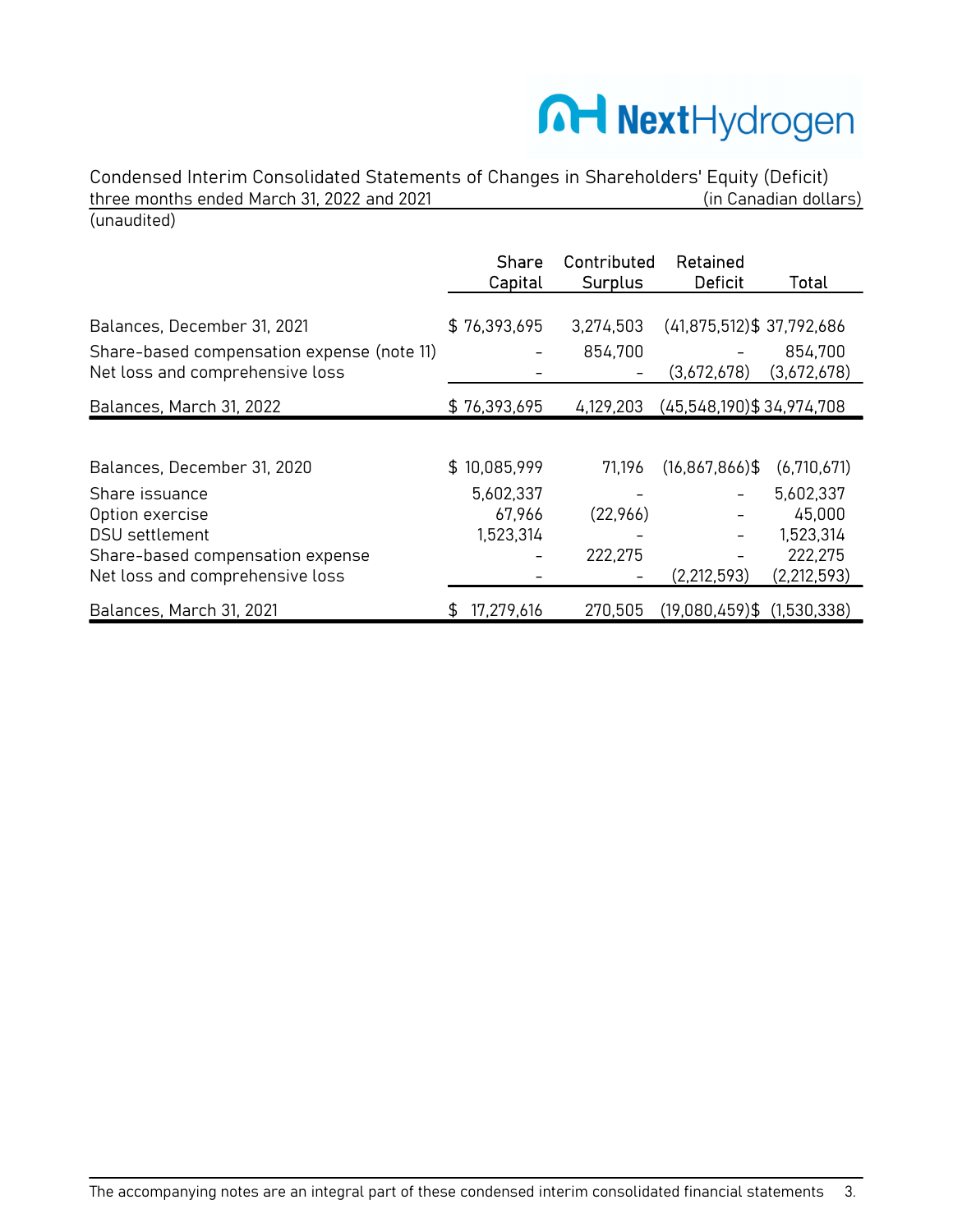### Manydrogen

#### Condensed Interim Consolidated Statements of Cash Flows

| three months ended March 31, 2022 and 2021                              |                   | (in Canadian dollars) |
|-------------------------------------------------------------------------|-------------------|-----------------------|
| (unaudited)                                                             |                   |                       |
|                                                                         | 2022              | 2021                  |
| Cash flows used in operating activities                                 |                   |                       |
| Net loss<br>Adjustments:                                                | \$<br>(3,672,678) | (2, 212, 593)<br>\$   |
| Finance costs, net (note 13)                                            | 17,393            | 161,373               |
| Depreciation and amortization                                           | 131,764           | 27,030                |
| Provisions<br>Share-based compensation                                  | 42,909<br>854,700 | 222,275               |
|                                                                         | (2,625,912)       | (1,801,915)           |
| Net change in non-cash operating working capital (note 14)              | (418,094)         | (786, 880)            |
|                                                                         | (3,044,006)       | (2,588,795)           |
| Interest paid                                                           |                   | (3,178)               |
| Interest received                                                       | 44,101            | 2,367                 |
|                                                                         | (2,999,905)       | (2,589,606)           |
| Cash flows used in investing activities                                 |                   |                       |
| Acquisition of equipment (note 4)                                       | (1,103,878)       | (46, 914)             |
| Patent costs (note 6)                                                   | (6, 734)          | (15, 803)             |
|                                                                         | (1, 110, 612)     | (62, 717)             |
| Cash flows from (used in) financing activities                          |                   |                       |
| Issuance of shares, net                                                 |                   | 5,602,337             |
| Exercise of options                                                     |                   | 45,000                |
| Repayment of long-term debt                                             | (36, 555)         |                       |
| Proceeds from bank indebtedness<br>Repayment of finance lease liability | (79, 753)         | 20,000                |
|                                                                         | (116, 308)        | 5,667,337             |
|                                                                         |                   |                       |
| Increase (decrease) in cash                                             | (4, 226, 825)     | 3,015,014             |
| Cash, beginning                                                         | 39,197,357        | 1,092,067             |
| Cash, ending                                                            | \$<br>34,970,532  | \$<br>4,107,081       |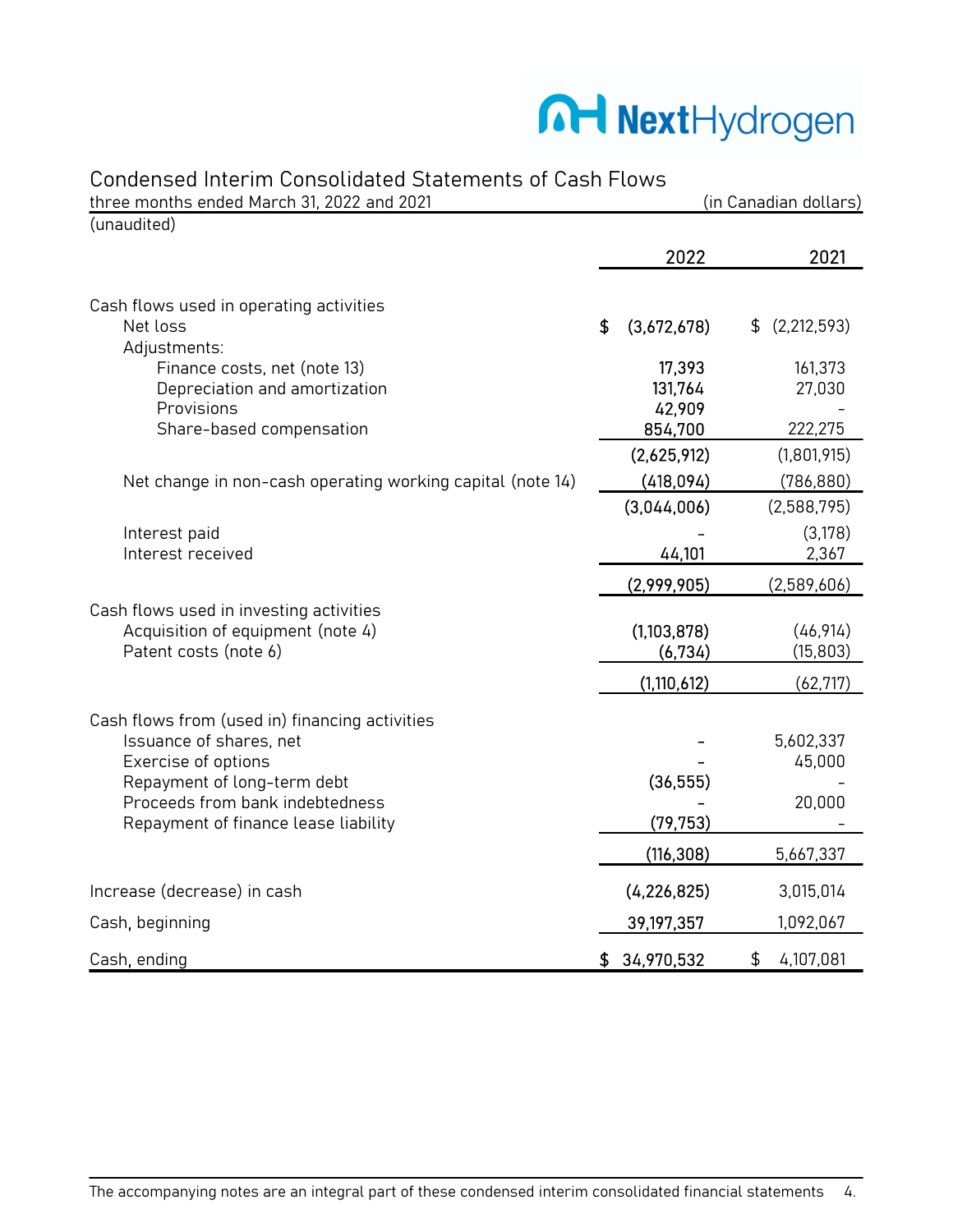

#### 1. CORPORATE INFORMATION

Founded in 2007, Next Hydrogen Solutions Inc. ("Next Hydrogen" or the "Company") is a designer and manufacturer of electrolyzers that use water and electricity as inputs to generate clean hydrogen for use as an energy source. Next Hydrogen's unique cell design architecture supported by 39 patents enables high-current density operations and superior dynamic response to efficiently convert intermittent renewable electricity into green hydrogen on an infrastructure scale. Following successful pilots, Next Hydrogen is scaling up its technology to deliver commercial solutions to decarbonize transportation and industrial sectors.

The Company's registered head office is at 6610 Edwards Blvd, Mississauga, Ontario, L5T 2V6 and was incorporated on February 11, 2014 under the British Columbia Business Corporations Act. The Company changed its name from "BioHEP Technologies Ltd." to "Next Hydrogen Solutions Inc." on June 24, 2021.

The common shares of the Company trade on the TSX Venture Exchange under the symbol "NXH" and on the OTCQX under the symbol "NXHSF".

#### 2. SIGNIFICANT ACCOUNTING POLICIES

#### Statement of Compliance

These condensed interim consolidated financial statements have been prepared in accordance with International Financial Reporting Standards ("IFRS") and with IAS 34, Interim Financial Reporting, as issued by the International Accounting Standards Board ("IASB") and interpreted by the IFRS Interpretations Committee ("IFRIC"). These condensed interim consolidated financial statements do not include all of the information required for full annual financial statements and should be read in conjunction with the most recent annual consolidated financial statements of the Company, including the notes thereto, for the year ended December 31, 2021.

The accounting policies described in the Company's annual consolidated financial statements have been applied consistently to all periods presented in these condensed interim consolidated financial statements, unless otherwise indicated.

These condensed interim consolidated financial statements were approved and authorized for issue by the Board of Directors of the Company on May 13, 2022.

#### Basis of Measurement

These condensed interim consolidated financial statements have been prepared on a going concern basis using historical cost, except for financial instruments recorded at fair value.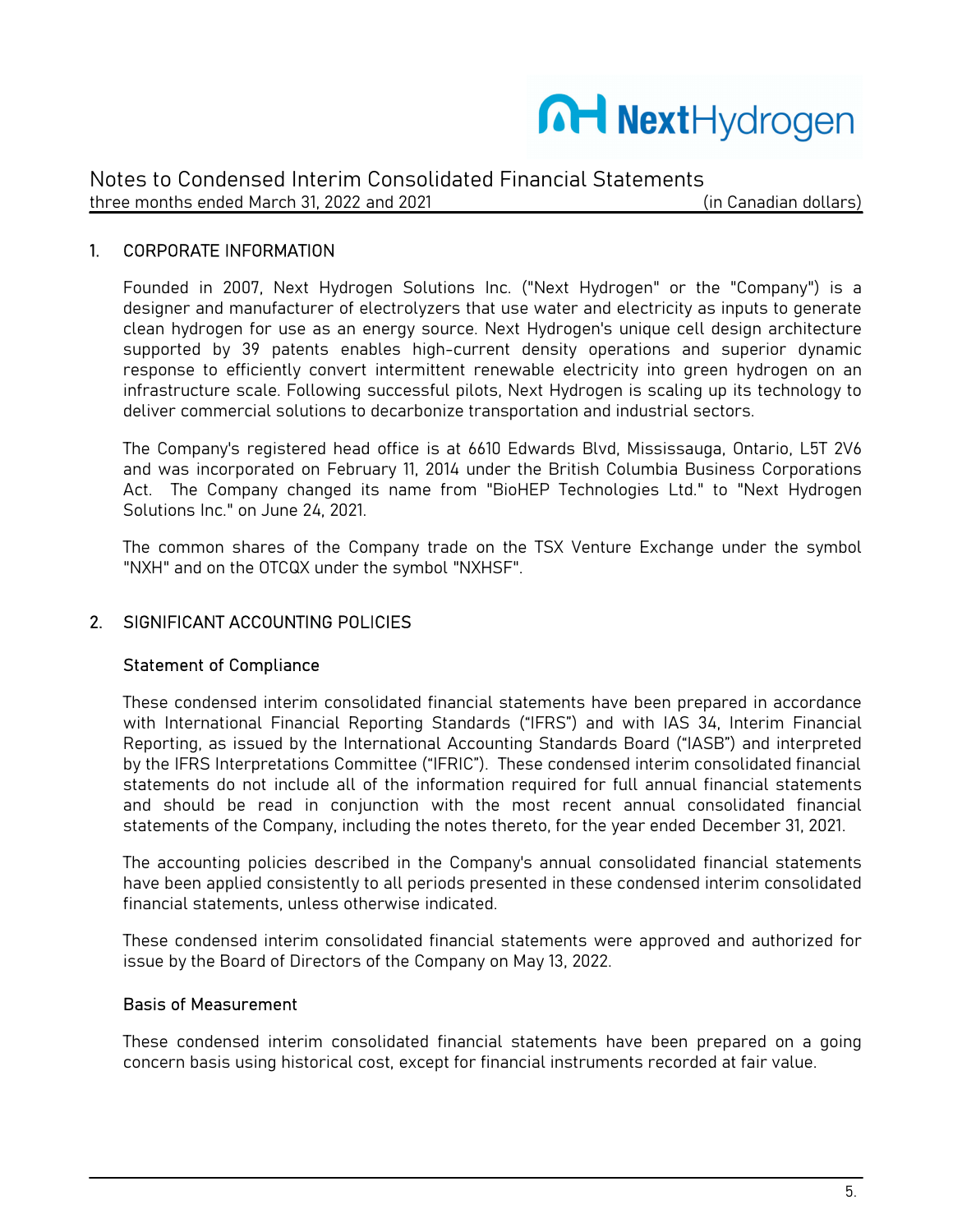

#### Functional and Presentation Currency

These condensed interim consolidated financial statements are presented in Canadian dollars, which is the Company's functional currency. All financial information presented has been rounded to the nearest dollar, except per share amounts and where otherwise indicated.

#### Basis of Consolidation

The condensed interim consolidated financial statements consolidate the accounts of the Company and its subsidiaries, Next Hydrogen Corporation and Next Hydrogen USA, Inc. Subsidiaries are entities over which the Company has the power to govern financial and operating policies. Subsidiaries are fully consolidated from the date on which control is obtained by the Company, and are de-consolidated from the date control ceases. Fully consolidated means that all transactions with the subsidiary and any intercompany balances, gains, or losses with the subsidiary have been eliminated on consolidation. The accounting policies have been applied consistently by all subsidiaries.

The Company's subsidiaries are wholly-owned, are in product development for the renewable energy industry, and are domiciled in Canada and the United States, respectively.

#### Critical Accounting Estimates and Significant Judgments

The preparation of condensed interim consolidated financial statements in accordance with IFRS, requires management to make judgments that affect the application of accounting policies and the interpretation of accounting standards, and to make estimates and assumptions which affect the reported amounts of assets and liabilities, the disclosure of contingent assets and liabilities, and the reported amounts of revenues and expenses. Management makes estimates based on specific facts or circumstances as well as past experiences. Management periodically reviews its estimates and underlying assumptions and as adjustments become necessary, they are reported in profit and loss in the period in which they become known. Due to the inherent uncertainty involved with making such estimates, actual results could differ from those reported.

- a) *Revenue recognition*: In accounting for revenue, management must review each contract and allocate the transaction price to the various performance obligations based on the expected costs for each performance obligation. The estimated costs are largely based on budgeted costs or quotes for costs and anticipated labour hours to complete the task.
- b) *Provisions*: Provisions for warranty and onerous contracts are recognized at management's best estimate of the expenditures required to settle the Company's obligation. The estimated costs are largely based on budgeted costs or quotes for costs and anticipated labour hours to complete the task.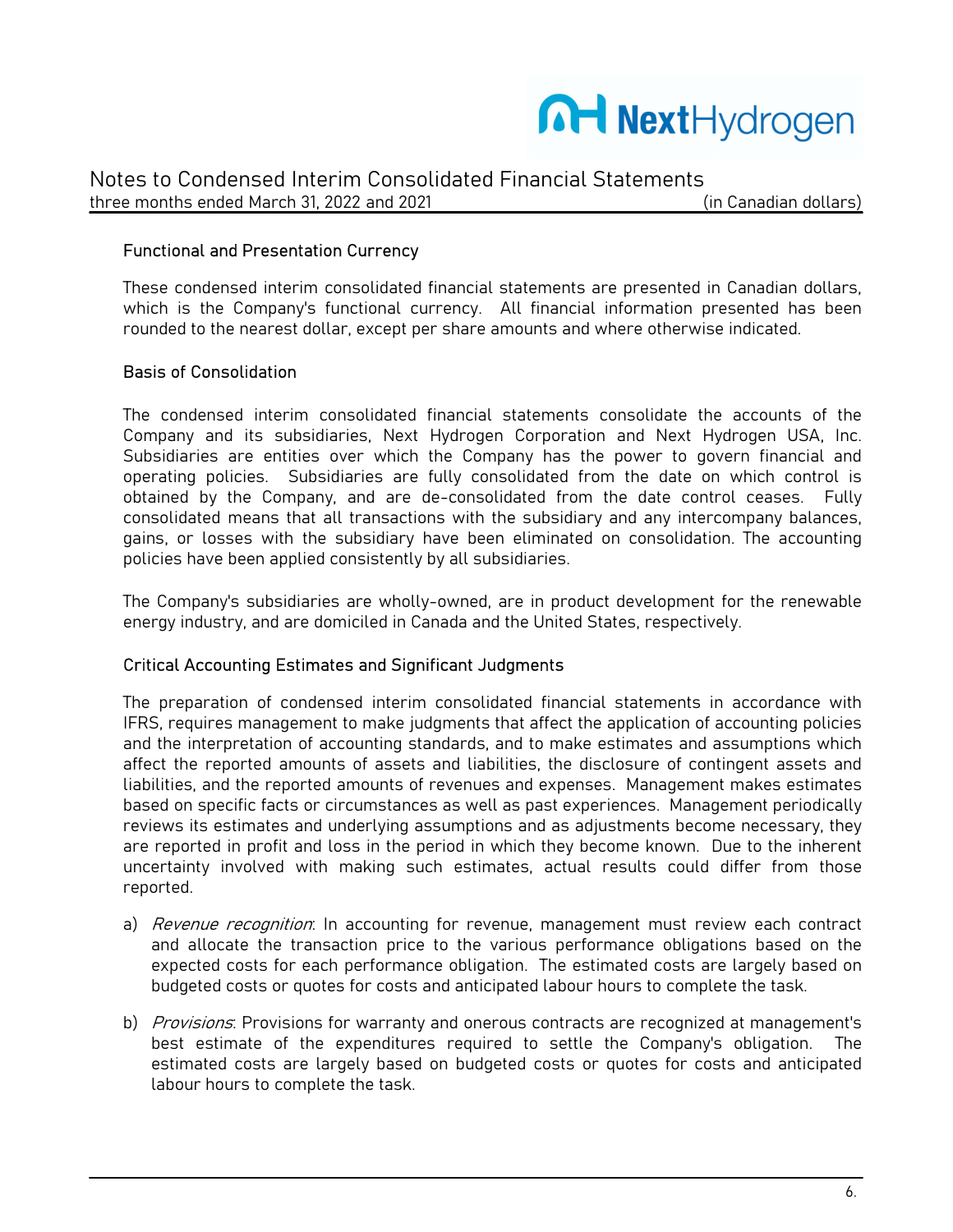

#### Notes to Condensed Interim Consolidated Financial Statements

three months ended March 31, 2022 and 2021 (in Canadian dollars)

- c) *Impairment of patents*: Patents are tested for impairment annually or more frequently if events or changes in circumstances indicate that they might be impaired. To determine whether patents are impaired, management must estimate the recoverable amount.
- d) *Share-based compensation*: The fair value of share-based compensation expense is estimated using the Black-Scholes option pricing model and relies on a number of estimates, such as the expected life of the option, the volatility of the underlying share price of similar companies and the risk-free rate of return.
- e) *Depreciation and impairment of equipment*: Estimates of useful lives for depreciation is based on management's judgment of the expected productive lives and planned uses for each respective asset. Equipment is assessed for impairment when events or circumstances indicate that the Company may not be able to recover its carrying value.
- f) Impairment of trade and other receivables: An allowance for lifetime expected credit losses is established based on specific account identification. Management regularly analyzes its approach and exposure to credit loss based on analysis of all relevant current information as well as historical trends.
- g) *Taxes*: Provisions for taxes are made using the best estimate of the amount expected to be paid based on a qualitative assessment of all relevant factors. The Company reviews the adequacy of these provisions at the end of the reporting period. However, it is possible that at some future date an additional liability could result from audits by taxation authorities. Where the final outcome of these tax-related matters is different from the amounts that were initially recorded, such differences will affect the tax provisions in the period in which such determination is made.
- h) *Going Concern*: The condensed interim consolidated financial statements were prepared on a going concern basis, which assumes that the Company will continue in operation for the forseeable future and will be able to realize its assets and discharge its liabilities and commitments in the normal course of business. The assessment of going concern involves significant judgement based on historical experience and other factors including expectation of future events that are believed to be reasonable under the circumstances.

#### 3. INVENTORY

|                            | <b>Mar 31</b><br>2022 | Dec 31<br>2021   |
|----------------------------|-----------------------|------------------|
| Spare parts                | 1,021,425             | 1,048,328<br>\$. |
| Work in progress           | 326,603               | 140,937          |
| Finished inventory         | 2,671,197             | 2,671,197        |
| Onerous contract provision | (1,474,089)           | (1,489,186)      |
|                            | 2,545,136             | 2,371,276        |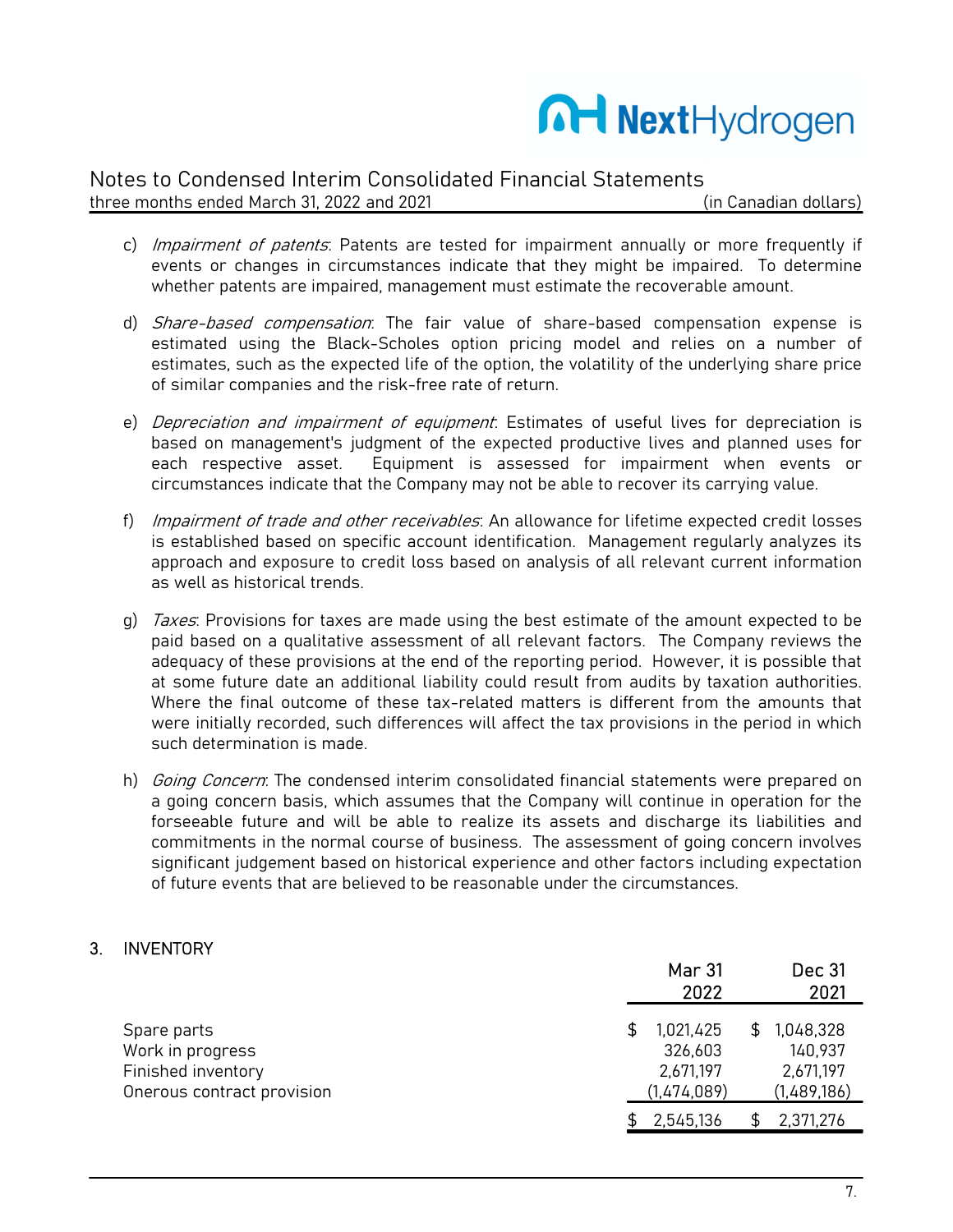

#### 4. EQUIPMENT

|                                 |           | Equipment |                   | <b>Furniture</b> |               |             |
|---------------------------------|-----------|-----------|-------------------|------------------|---------------|-------------|
|                                 |           |           | under Computer    |                  | and Leasehold |             |
|                                 | Equipment |           | Constr'n Hardware | <b>Fixtures</b>  | Improv'ts     | Total       |
| Cost                            |           |           |                   |                  |               |             |
| Balances, December 31, 2021     | \$666,430 | 330,692   | 139,157           | 64,062           | 172,452       | \$1,372,793 |
| Additions                       | 5,993     | 1,037,520 | 22,323            | 2,500            | 35,542        | 1,103,878   |
| Balances, March 31, 2022        | 672,423   | 1,368,212 | 161,480           | 66,562           | 207,994       | 2,476,671   |
| <b>Accumulated depreciation</b> |           |           |                   |                  |               |             |
| Balances, December 31, 2021     | 233,295   |           | 26,490            | 1.549            | 2,275         | 263,609     |
| Depreciation                    | 13,090    |           | 12,104            | 1,622            | 4,459         | 31,275      |
| Balances, March 31, 2022        | \$246,385 |           | 38,594            | 3,171            | 6.734         | \$294,884   |
| Net carrying amounts            |           |           |                   |                  |               |             |
| At March 31, 2022               | \$426,038 | 1,368,212 | 122,886           | 63,391           | 201,260       | \$2,181,787 |

Depreciation on equipment under construction will commence once the respective assets are ready for use.

#### 5. RIGHT OF USE ASSET

The right of use asset relates to a lease of the Company's head office and assembly facility, which started on September 1, 2021.

|                                             | Cost      | Accumulated<br>Amortization |    | <b>Net</b>             |
|---------------------------------------------|-----------|-----------------------------|----|------------------------|
| Balances, December 31, 2021<br>Amortization | 1.968.864 | 65.629<br>49.221            | P. | 1,903,235<br>(49, 221) |
| Balances, March 31, 2022                    | 1.968.864 | 114,850                     |    | ,854,014               |

#### 6. PATENTS

| ៶៲឵៲៶៲៰                                                  | Cost               | Accumulated<br>Amortization | Net                          |
|----------------------------------------------------------|--------------------|-----------------------------|------------------------------|
| Balances, December 31, 2021<br>Additions<br>Amortization | 1,047,197<br>6.734 | 274,840<br>27.794           | 772,357<br>6.734<br>(27,794) |
| Balances, March 31, 2022                                 | 1,053,931          | 302,634                     | 751,297                      |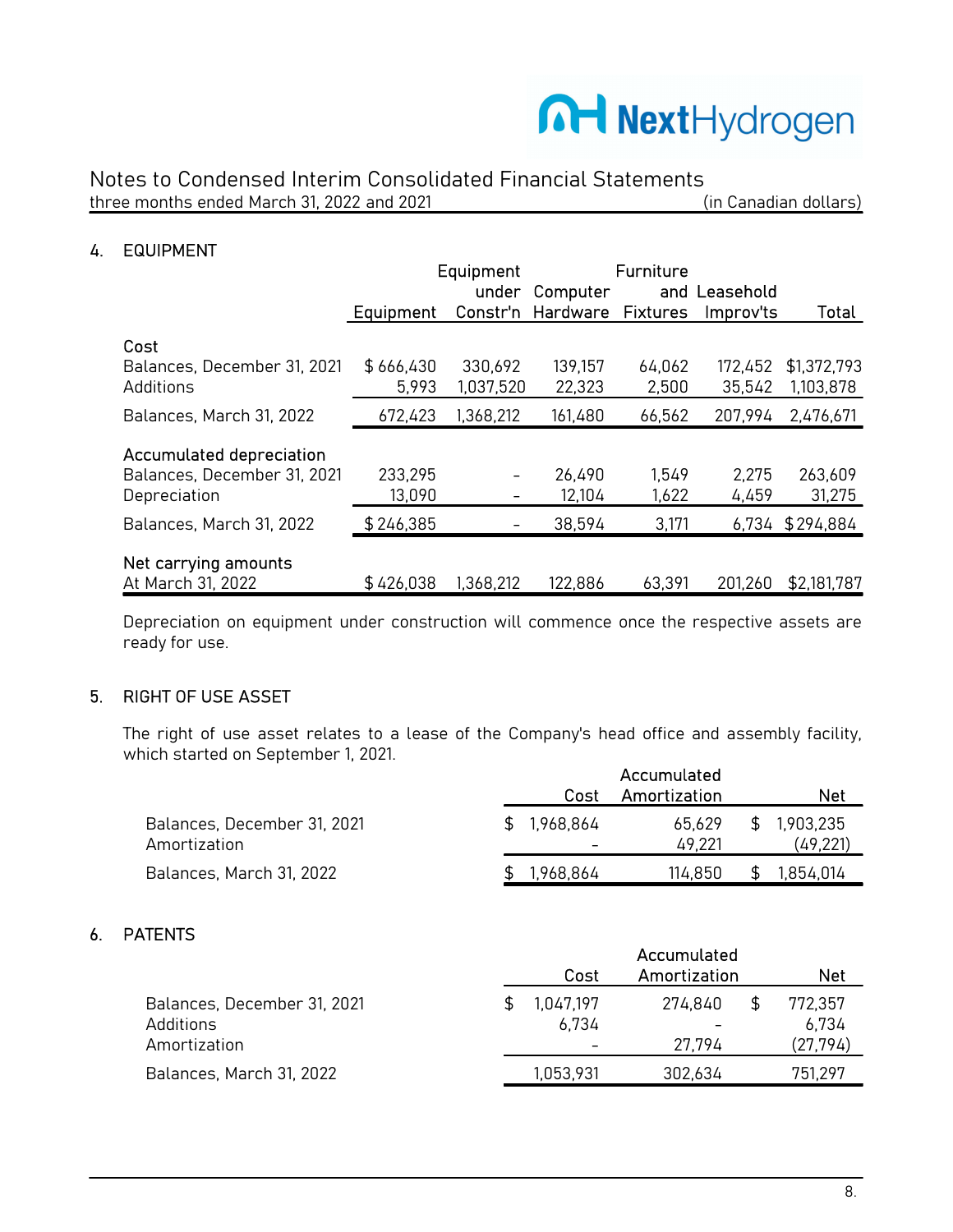

#### 7. INTANGIBLE ASSETS AND GOODWILL

|                                             | <br>Assets          | Goodwill                           | Net                 |
|---------------------------------------------|---------------------|------------------------------------|---------------------|
| Balances, December 31, 2021<br>Amortization | 284.490<br>(23.474) | 82.204<br>$\overline{\phantom{0}}$ | 366,694<br>(23,474) |
| Balances, March 31, 2022                    | 261.016             | 82.204                             | 343,220             |

Intangible

#### 8. DEFERRED REVENUE

|                                                  | Maintenance<br>and warranty<br>obligations<br>in process | <b>Service</b><br>obligations<br>in place | Advances on<br>contracts with<br>no satisfied<br>obligations | Total               |
|--------------------------------------------------|----------------------------------------------------------|-------------------------------------------|--------------------------------------------------------------|---------------------|
| Balances, December 31, 2021<br>Payments received | 93,493                                                   | 256,300<br>12,715                         | 2,678,148                                                    | 3,027,941<br>12,715 |
| Balances, March 31, 2022                         | 93,493                                                   | 269,015                                   | 2,678,148                                                    | 3,040,656           |
| Current portion                                  |                                                          |                                           |                                                              | 2,715,708           |
|                                                  |                                                          |                                           |                                                              | 324,948<br>\$       |

#### 9. PROVISIONS

|                                                      | <b>Onerous</b><br>contracts      | Warranty | Total                            |
|------------------------------------------------------|----------------------------------|----------|----------------------------------|
| Balances, December 31, 2021<br>Additions<br>Utilized | 2,228,493<br>42,909<br>(14, 178) | 387,646  | 2,616,139<br>42,909<br>(14, 178) |
| Balances, March 31, 2022                             | 2,257,224                        | 387,646  | 2,644,870                        |
| Current portion                                      |                                  |          | 1,096,160                        |
|                                                      |                                  |          | 1,548,710<br>\$.                 |

#### 10. SHARE CAPITAL

#### Authorized

Unlimited number of common shares with no par value.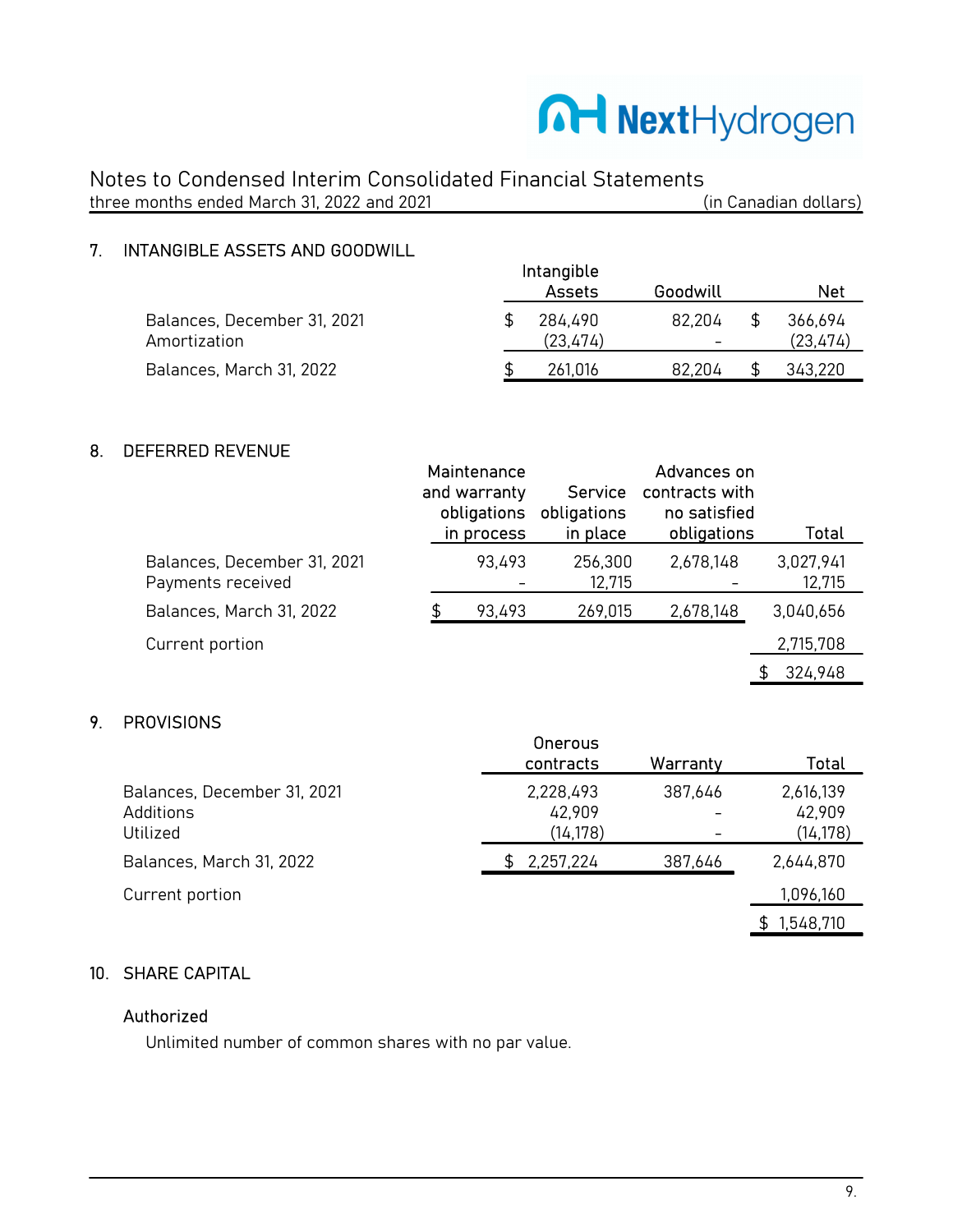

#### Notes to Condensed Interim Consolidated Financial Statements

three months ended March 31, 2022 and 2021 (in Canadian dollars)

The Company has 22,888,436 common shares issued and outstanding and there were no shares issued or canceled during the period. The weighted average number of common shares outstanding has been calculated as follows:

|                                          | 2022       | 2021        |
|------------------------------------------|------------|-------------|
| Issued common shares                     | 22,888,436 | 16,580,608  |
| Effect of issued common shares           |            | (1,278,886) |
| Weighted average number of common shares | 22,888,436 | 15,301,722  |

No adjustments to loss or the weighted average number of shares for the effects of dilutive potential ordinary shares were necessary. Dilutive potential ordinary shares are financial instruments or contracts that may entitle its holder to ordinary shares, where the conversion, exercise or issuance of the financial instrument or warrant would result in a reduction in earnings per share or an increase in loss per share.

#### 11. CONTRIBUTED SURPLUS

The Company offers a stock option plan for the benefit of certain directors, employees and consultants. The plan is administered by the Board of Directors and the maximum number of shares which may be issued under this plan may not exceed 20% of the number of issued and outstanding shares of the Company. Each stock option entitles its holder to receive one common share upon exercise and all options expire 5 years from issuance. The following table summarizes the changes in outstanding stock options during the period ended March 31, 2022:

|                             | Weighted<br>Average<br>Exercise<br>Price | Options<br>#         |
|-----------------------------|------------------------------------------|----------------------|
| Balances, December 31, 2021 | 3.24                                     | 3,001,626            |
| Issued<br>Forfeited         | 3.17<br>4.66                             | 360,000<br>(88, 334) |
| Balances, March 31, 2022    | 3.19                                     | 3,273,292            |

The majority of stock options vest over three or four years. Of the total stock options issued during the period ended March 31, 2022, 250,000 were issued to key management. Of the total stock options outstanding as of March 31, 2022, 2,321,626 were held by key management.

Subsequent to the reporting period, 15,000 stock options were granted at an average exercise price of \$2.10.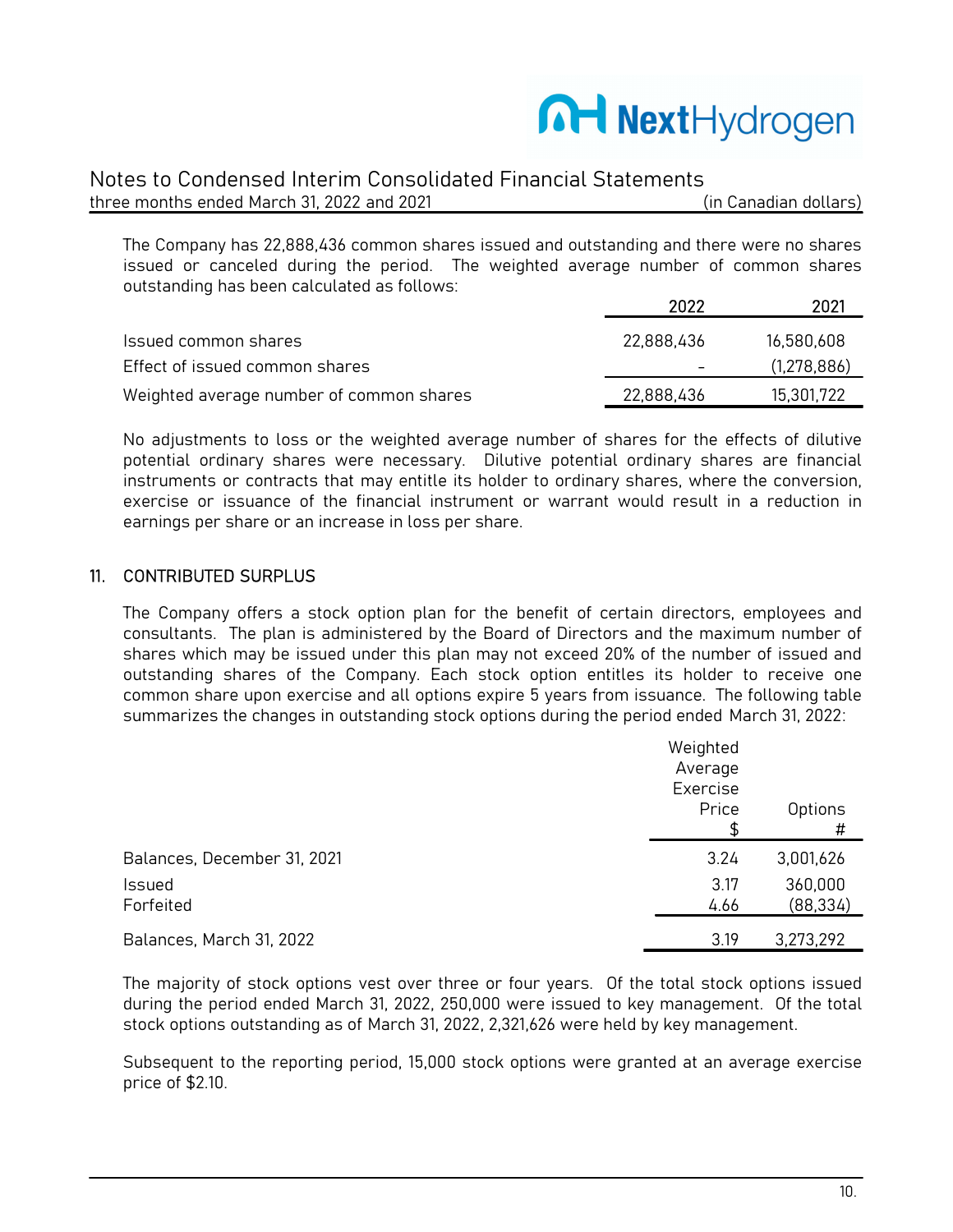

#### Notes to Condensed Interim Consolidated Financial Statements

three months ended March 31, 2022 and 2021 (in Canadian dollars)

The following table summarizes information about stock options outstanding as at March 31, 2022:

| <b>Exercise Price</b> | <b>Options</b><br>Outstanding | <b>Weighted Avg</b><br><b>Remaining Life</b><br># | <b>Options</b><br>Exercisable<br># |
|-----------------------|-------------------------------|---------------------------------------------------|------------------------------------|
| 0.60                  | 575,000                       | 3.3                                               | 358,333                            |
| 1.00                  | 150,000                       | 3.5                                               | 150,000                            |
| $1.01 - 2.00$         | 1,366,666                     | 3.5                                               | 570,355                            |
| $2.01 - 5.00$         | 365,000                       | 4.8                                               |                                    |
| $5.01 - 7.41$         | 816,626                       | 4.3                                               |                                    |
| 3.19                  | 3,273,292                     | 3.8                                               | 1,078,688                          |

The estimated fair value of stock options issued during the period was calculated using the Black-Scholes option pricing model with the following assumptions: i) the expected life of each stock option is 4 years; ii) the risk free rate is between 1.24% and 2.42%; iii) the dividend yield will be NIL; and iv) expected volatility is 75.52%. Included in expenses is a share-based compensation expense of \$854,700.

#### 12. RELATED PARTY TRANSACTIONS

Included in general and administrative expenses are the following wages and consulting fees paid to key management:

|                                  | 2022    |              | 2021    |
|----------------------------------|---------|--------------|---------|
| Salaries and benefits            | 216,750 | <sup>S</sup> | 252,654 |
| Share-based compensation expense | 473.260 |              | 186.057 |

Board of directors and executive officers are deemed to be key management.

#### 13. FINANCE COSTS

|                   |   | 2022     | 2021    |
|-------------------|---|----------|---------|
| Interest income   |   | (44,101) | (2,367) |
| Interest expense  |   | 61.494   | 71,138  |
| Accretion expense |   | -        | 92,602  |
|                   | S | 17.393   | 161,373 |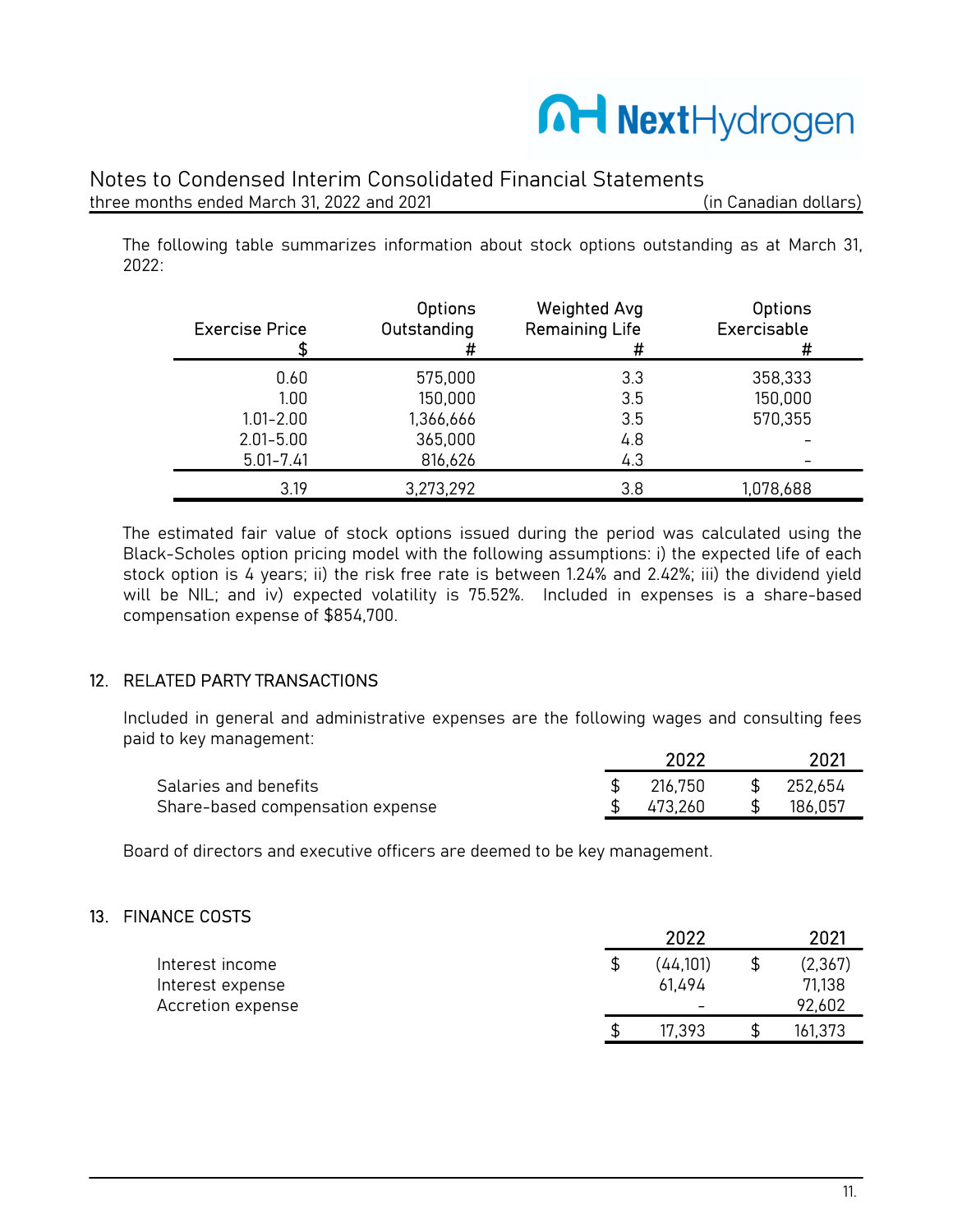### MartHydrogen

Notes to Condensed Interim Consolidated Financial Statements three months ended March 31, 2022 and 2021 (in Canadian dollars)

#### 14. CHANGE IN NON-CASH WORKING CAPITAL

|                               | 2022          | 2021       |
|-------------------------------|---------------|------------|
| Trade and other receivables   | \$<br>517,336 | (288, 559) |
| Prepaid expenses and deposits | 32,850        | (781,696)  |
| Inventory                     | (173, 859)    | (20, 356)  |
| Trade and other payables      | (792, 958)    | 303,731    |
| Deferred revenue              | 12,715        |            |
| Provisions                    | (14, 178)     |            |
|                               | (418,094)     | (786,880)  |

#### 15. SEGMENTED INFORMATION AND MAJOR CUSTOMERS

The Company mainly operates in one segment, being the development and sale of electrolyzers and balance of plant equipment. During the prior year, the Company acquired a hydrogen system integration and service company, which contributed to 100% of the Company's revenues. However, as this business has nominal assets, has no discrete cost information and is not reviewed internally by decision makers separately from the rest of the business, segmented results have not been presented.

All of the Company's assets are located in Canada. During the period, one customer provided 100% of the Company's revenues.

#### 16. COVID-19 INFORMATION

As the duration and impact of the COVID-19 pandemic to the global economy is indeterminable, it is not possible to reliably estimate the length and severity of COVID-19 related impacts on the financial results and operations of the Company. The Company will continue to closely monitor the situation as it develops day-to-day and will take further actions, if necessary, to ensure the wellbeing of our workforce, customers, suppliers and other stakeholders, as well as minimize disruption to the Company's progress.

The Company applied for the Canada Emergency Business Account ("CEBA"), which provides an interest-free and partially forgivable loan of up to \$60,000 to small businesses. This has been classified as bank indebtedness, of which \$20,000 is forgivable if the balance is repaid by December 31, 2022.

The Company will continue to review all programs offered by the Government and ensure that it applies for all appropriate support. The Company's exposure to supply chain risk and hiring risk was heightened during the pandemic, which the Company continues to monitor regularly in order to mitigate these risks. The Company does not expect any material changes to other risk factors, although a prolonged period of precautionary measures may delay the Company's ability to execute on its goals in a timely manner.